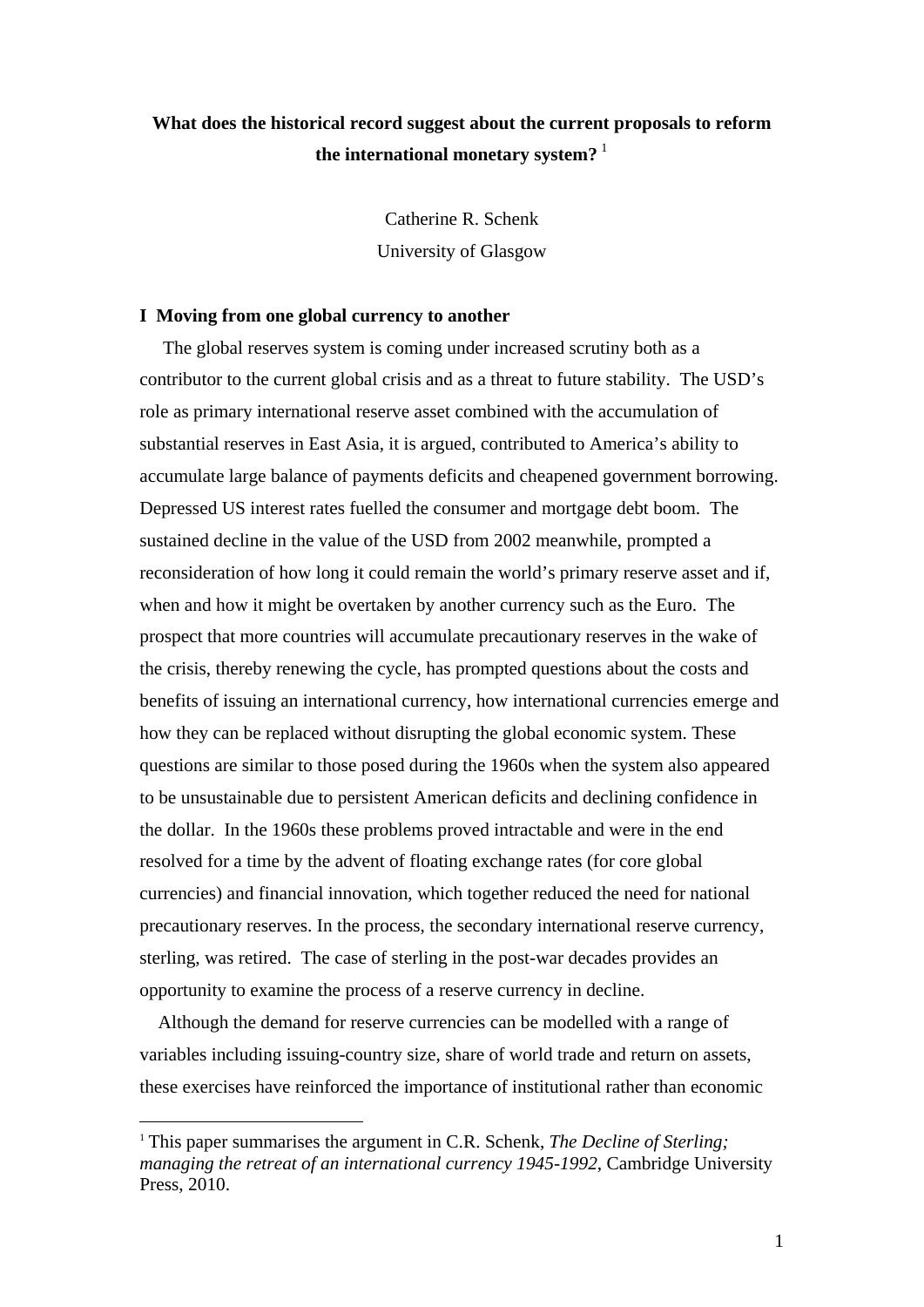determinants. The important role of inertia is usually attributed to network externalities that prolong reserve currency status beyond the time predicted by economic fundamentals.<sup>[2](#page-1-0)</sup> These externalities suggest a tipping point or landslide effect should one major creditor switch its assets, so that the retirement of a reserve currency is likely to be non-linear. The case of sterling in the post-war period helps to explore the determinants and timing of shifts from one major reserve currency to another. Like the USD today, the demise of sterling was widely anticipated but the process was more gradual than was anticipated at the time and an abrupt collapse, although widely predicted, was avoided. A major source of inertia in this case was institutional support mechanisms to delay the tipping point for the pound. This analysis also supports Eichengreen's contention that more than one important reserve currency can operate at the same time, although this was artificially managed in the 1960s through exchange controls and bilateral agreements.<sup>[3](#page-1-1)</sup>

 At the end of the Second World War, it was clear that the US dollar would be the dominant international currency in any global economic reconfiguration, and this became the core of the Bretton Woods system. Most rich countries pegged their currencies to the USD, while the US alone valued its currency directly in gold. Nevertheless, there continued to be a role for a secondary international currency to be used as a reserve asset, anchor currency and as a currency of settlement because the supply of USD assets and gold was restricted in the immediate post-war period by US balance of payments surpluses. The system thus assumed that more than one major reserve currency could operate at the same time over a prolonged period. In the 1950s the sterling area (35 countries and colonies pegged to sterling and holding primarily sterling reserves) accounted for half of world trade and sterling accounted for over half of world foreign exchange reserves. In the early post-war years, this share was even higher – the IMF estimated that official sterling reserves, excluding those held by colonies, were four times the value of official USD reserves and that by 1947 sterling accounted for about 87% of global foreign exchange reserves.<sup>[4](#page-1-2)</sup> It took ten years after the end of the war (and a 30% devaluation of the pound) before the share

<span id="page-1-0"></span><sup>2</sup> M. Chinn and J. Frankel, 'Why the Euro will rival the dollar', *International Finance*, 11:1, 2008, pp. 49-73.

<span id="page-1-1"></span><sup>3</sup> B. Eichengreen, 'The Dollar Dilemma', *Foreign Affairs,* 88(5), 2009, pp.53-68.

<span id="page-1-2"></span><sup>&</sup>lt;sup>4</sup> At this time foreign exchange was only about 30% of global reserves, but gold holdings were highly concentrated in the USA so that foreign exchange made up about half of global reserves excluding the USA.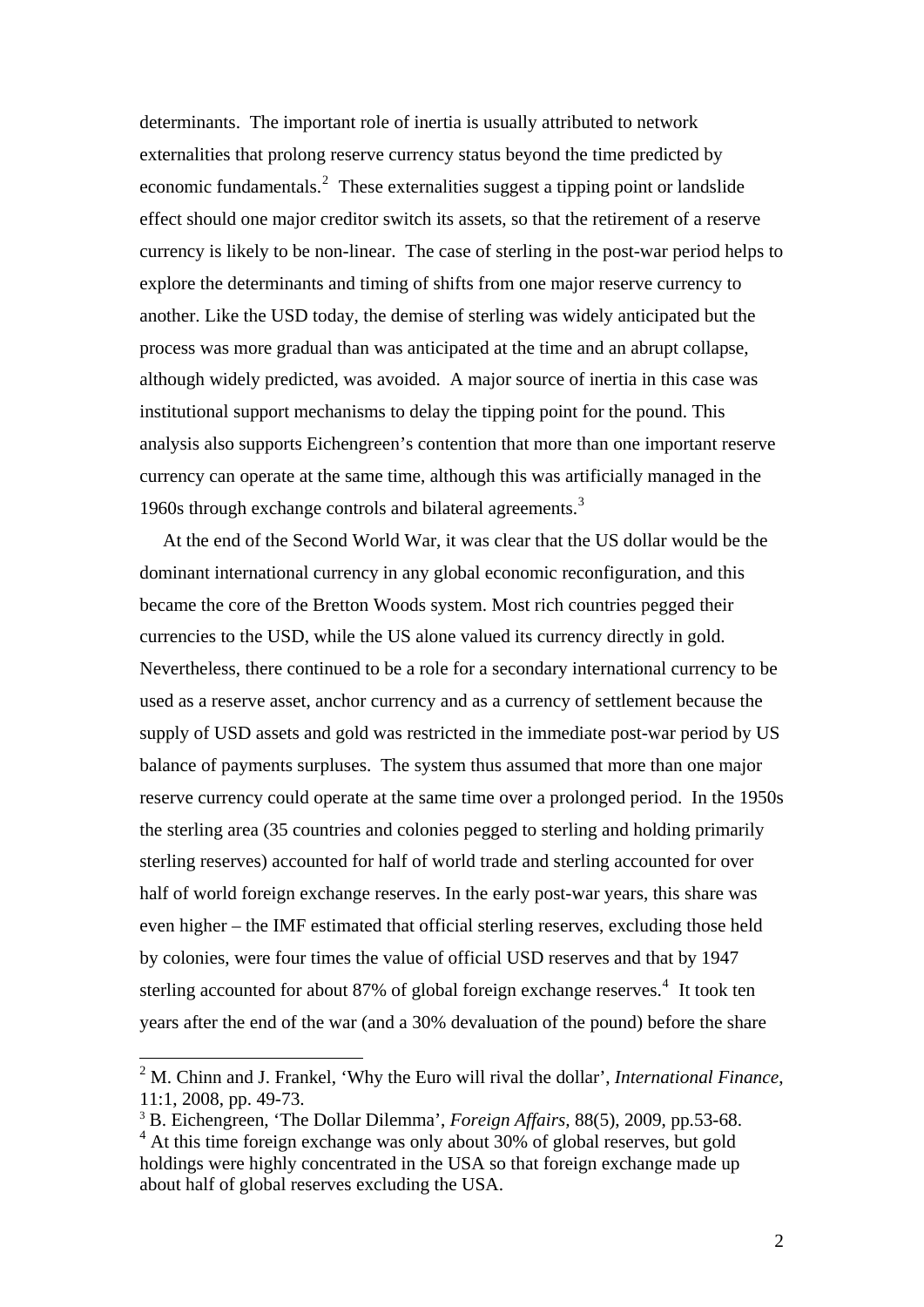of USD reserves exceeded that of sterling. This rather contradicts Chinn and Frankel's assertion that 'by 1945 the dethroning [of sterling] was complete'. Figure 1 shows the changing composition of foreign exchange reserves from 1950 to 1982.



Figure 1 Currency Distribution of Global Foreign Exchange Reserves

 How do we explain the gradual nature of the decline of sterling, what Paul Krugman refers to as a 'surprising persistence'?<sup>[5](#page-2-0)</sup> Was this due to British government efforts to prolong sterling's role because it increased the capacity to borrow, because it enhanced Britain's international prestige, or because it supported London as a centre for lucrative international finance? These are the traditional explanations in the literature, but archival evidence shows that from the 1950s many British ministers and officials believed that the burdens of sterling's role in terms of cost of borrowing and confidence in the exchange rate outweighed the benefits of issuing an international currency (greater demand for national debt). Krugman asserted that 'the preeminence of sterling and its displacement by the dollar [after 1945] were largely the result of "invisible hand" processes, ratified more than guided by international agreements'. Closer examination, however, shows that sterling's role was prolonged both by the structure of the international monetary system and by collective global interest in its

<u>.</u>

<span id="page-2-0"></span><sup>&</sup>lt;sup>5</sup> P. Krugman, 'The international role of the dollar; theory and prospect' in JFO Bilson and RC Marston, eds, *Exchange Rate Theory and Practice*, University of Chicago Press, 1984.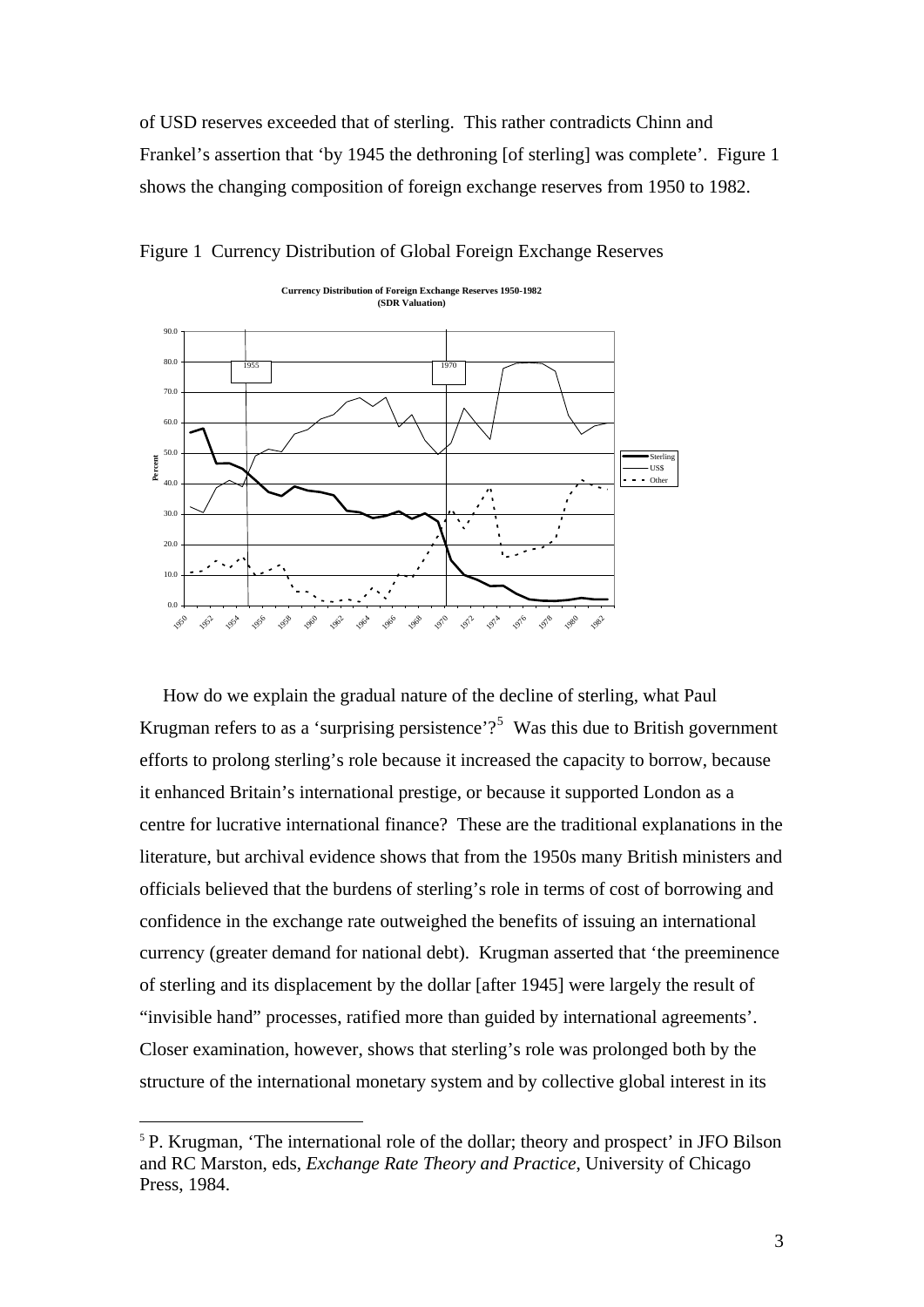continuation. As the market network externalities for sterling reserves eroded, the retirement of sterling as a reserve currency was postponed through negotiated management among the developed and developing world, i.e. positive externalities in terms of global stability were identified and deliberately protected. In contrast, the retreat of sterling as a commercial currency was achieved unilaterally through exchange controls that encouraged the use of USD and the offshore Eurodollar market, which led to the displacement of sterling as the currency of the City by the 1960s. The reserve role was less easy to shed. In 1971, UK accession to the EEC made it necessary for the UK government to be publicly explicit that sterling's reserve role would be eliminated as soon as possible. Still, this proved elusive.

 During the early 1950s the UK Treasury devised various plans to discourage the use of sterling as a reserve currency by increasing exchange rate volatility or unilaterally suspending convertibility, but these plans were abandoned because they threatened Britain's political as well as economic relations with creditors, and because the retaliation and disruption to the international monetary system that would ensue threatened domestic UK priorities of full employment and price stability. By the early 1960s, the future of sterling as a reserve currency became embroiled in global efforts to reform the international monetary system once it had become clear that the practice of using national currencies as international reserves in the pegged rate system was flawed. The accumulation of international reserves required persistent deficits to be run by issuing countries that ultimately undermined confidence in the value of those reserves. For sterling this was not such a threat since the value of overseas sterling reserves did not increase, although the geographical distribution shifted dramatically toward the Middle East and East Asia. Rather than managing an increase in sterling reserves, British proposals aimed at replacing existing sterling reserves with some other form of asset that would not be directly issued by the UK. This would reduce the liquidity of these UK liabilities and ultimately release the strain of retiring outstanding liabilities when sterling reserves decreased, which they were expected to do. The weakness in the system was the apparently precarious ratio of outstanding sterling securities held in the reserves of other countries relative to the slim volume of UK dollar and gold reserves (the ratio was 4:1 in the immediate postwar period). This exposed sterling to a collapse if there was a rapid switch to the USD. British governments and central bankers were successful in using the threat that the collapse of sterling as a reserve currency would lead to systemic crisis to gather extraordinary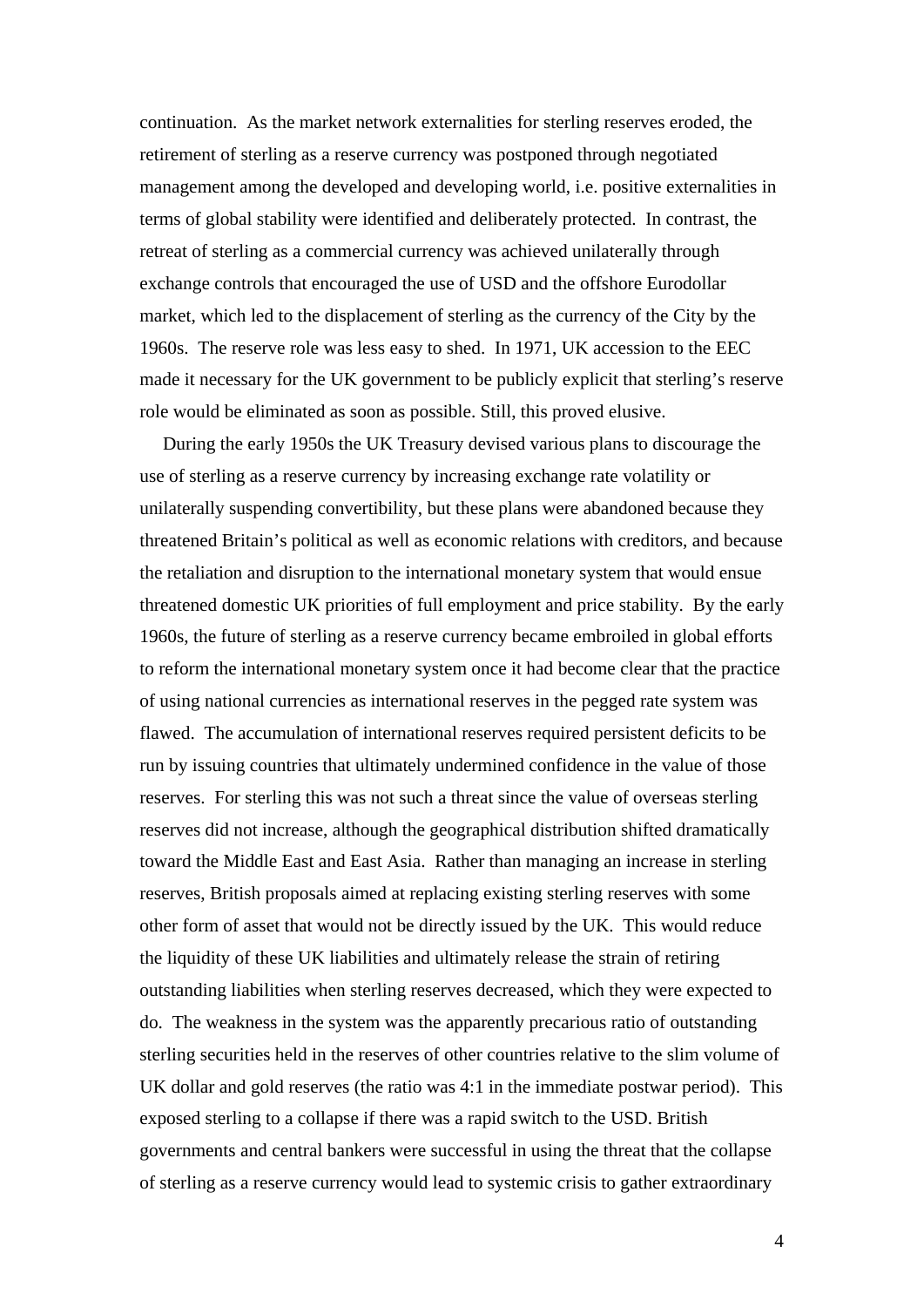credit from the USA, IMF, BIS and the G10 while the world debated how to replace reserve currencies.

 The process of global reform was much more prolonged than expected and in the end the outcome (the SDR) was not radical enough to meet the task of retiring sterling. In the meantime, a multilateral support system was developed at the Bank for International Settlements that comprised three successive Group Arrangements in 1966, 1968 and 1977 whereby central banks pledged substantial lines of credit to minimize the impact of a tipping point away from sterling. These safety net schemes aimed to forestall a rush away from sterling as a reserve currency by retaining market confidence and reducing the first mover advantage from a flight from sterling. In 1968 (under pressure from G10 central banks) the UK also built a system of bilateral commitments with holders of sterling to limit diversification in return for a guarantee of the USD value of 90% their sterling reserves. These Sterling Agreements were renewed three times before finally being allowed to expire in December 1974. This forestalled some diversification, although the minimum ratios were set lower than the *status quo ante* in many cases and the thresholds were rarely binding. Although sterling's share of international reserves fell sharply in the early 1970s to below 10% of the total, accumulations by oil producers left Britain vulnerable to diversification in 1976. This provoked a final scheme to replace sterling reserves with UK-issued foreign currency bonds, again underpinned by a line of credit from G10 central banks, marking a final end to sterling's reserve role. Sterling now comprises only about 3% of global reserves.

 The shift from sterling to the USD and the elimination of sterling as a major international currency did result in periodic crises, international tensions and conflict over British domestic economic policy. It was thus not a painless transformation, but it was tempered by the waning attractions of the USD as an alternative safe haven and by the international commitment to avoid a damaging tipping point for sterling that would undermine confidence in the reserve currency system as a whole. But the persistence of sterling's reserve role was not just an artificial one. Many developing countries were willing to accumulate sterling assets during the 1960s despite the pound's vulnerability because they denominated their trade and debt in sterling and because many currencies remained pegged to sterling. Starting in 1971, however, most sterling pegs were replaced by pegs to the USD or trade-weighted baskets, and sterling's commercial role declined rapidly relative to the USD during the oil crisis.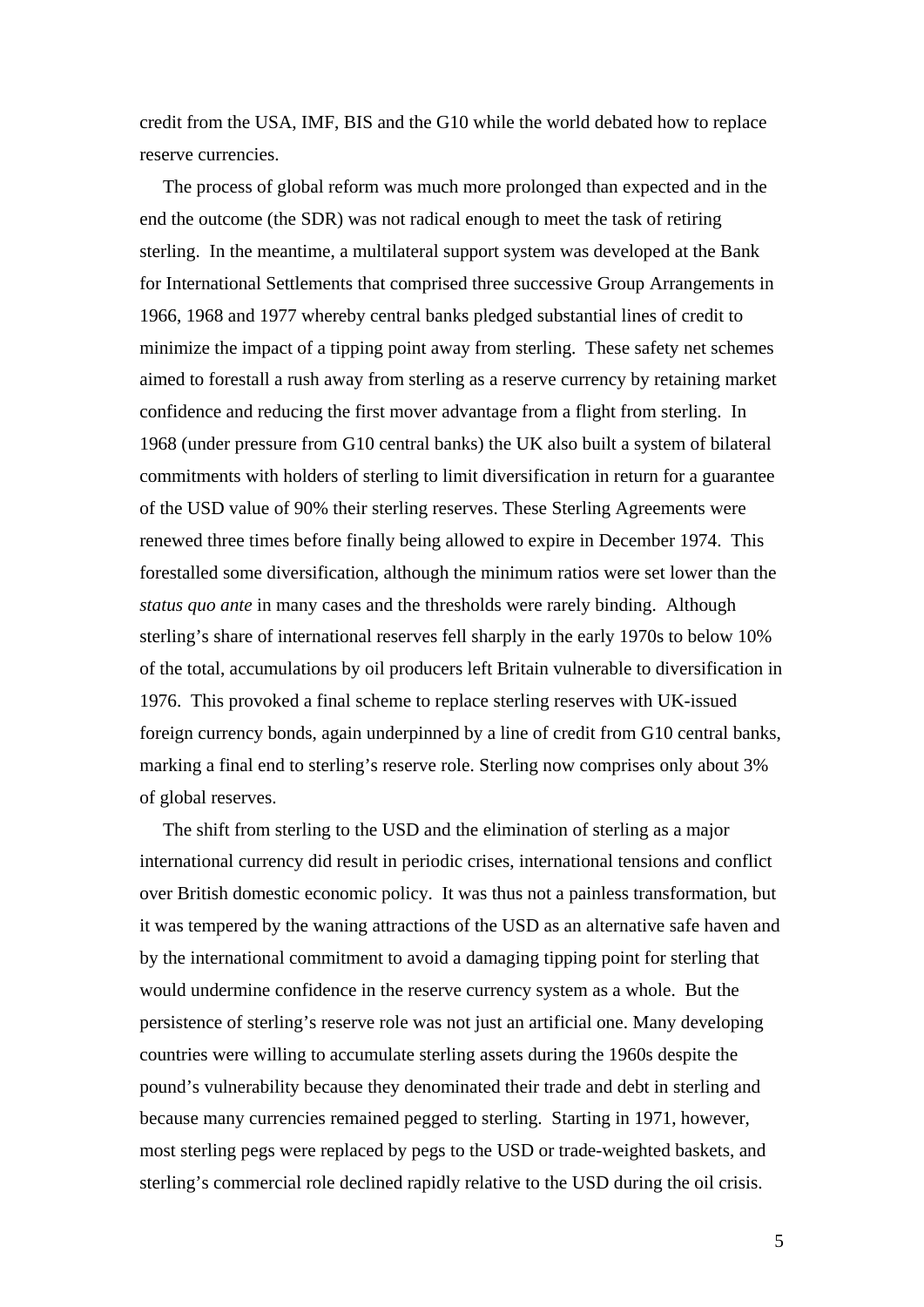The sharpest fall in sterling's share of reserve assets took place at a time of dramatic expansion in global reserves during a global commodity boom and inflation. These factors eased the pressure on Britain from this final transformation since inflation eroded the real value of liabilities and the fact that the nominal value of global sterling reserves was quite stable meant that the falling share of global reserves did not require the presentation in London of sterling assets for exchange to USD, gold or other currencies on a net basis. Rising international liquidity, inflation, geographical redistribution and international cooperation were the cornerstones that eased the retreat of sterling from global to national status.

 The world is a different place now with private finance far outweighing central bank resources and more freely floating exchange rates. The problems of sterling were also not identical to those of the USD today. Nevertheless, the main lesson to be drawn from this case is that the decline of sterling was much more prolonged and less damaging than expected at the time, or portrayed in more recent analyses. The transfer was achieved without major implications for global stability because it was a deliberately managed process involving the world's richest economies as well as the formal cooperation of holders of sterling assets. Without the Cold War context that encouraged cooperation in the 1960s, it seems less likely that heroic efforts to postpone a tipping point for the US dollar will be achievable. In this sense, the gradual decline in sterling's share of global reserves after 1945 should not give comfort to those who hope for a similarly unproblematic decline in the USD.

## **II Why did previous reform efforts fail?**

 As is the case today, in the 1960s most of the proposals for reform aimed to strengthen the role of the IMF either by hosting separate stabilization funds or creating a new reserve asset distinct from national currencies. The Mutual Currency Account proposed by the British Chancellor of the Exchequer in 1962, for example, was a separate fund into which countries in surplus would contribute reserve currencies in return for claims on the account. These claims would form interest bearing assets with a gold value guarantee that would be part of the donors' national foreign exchange reserves. In 1963, the influential economist Edward Bernstein proposed a new currency reserve unit (CRU) issued through the IMF with the value of a weighted basket of 11 major trading currencies. These plans did not initially attract the approval of either the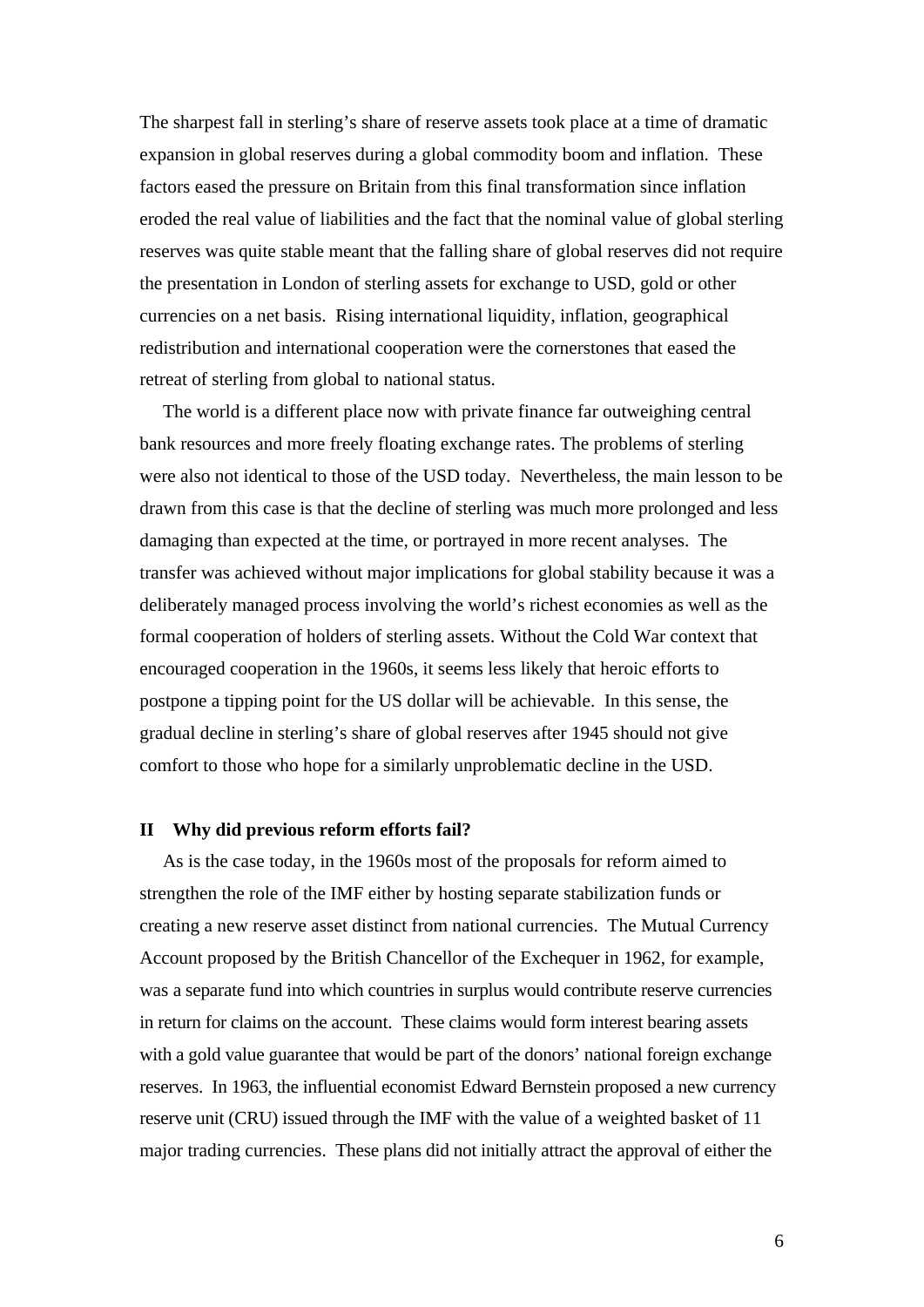USA or the IMF, both of which hoped to postpone any radical changes to the *status quo* in the hopes that the global imbalance would resolve itself automatically over time.

 By the mid-1960s both the IMF and the USA had come to the view that more fundamental reform could be desirable and the process began to gain traction in special policy committees set up amongst the G10 states. In the USA, Alfred Hayes, President of the Federal Reserve Bank of New York preferred a scheme that would create reserve assets in the form of unconditional drawing rights on the IMF rather than a new reserve unit. Others disagreed and continued to hope for a new reserve unit representing a claim on a pool of currencies paid in by a group of advanced countries. A reserve unit did not generate much support among the G10, particularly because of the challenges of governance over how and when it should be issued. Instead, IMF staff devised plans for reserve creation that would be open to all members; quasiautomatic drawing rights transferable through the Fund, and/or a new affiliate of the IMF (an International Reserve Fund) that would issue gold guaranteed reserve units transferable between countries as well as to and from the Fund.

 From mid-June 1966 progress in the G10 seemed stalled and the forum was widened to include the IMF Executive Board. In the end, the breakthrough came when the EEC Finance Ministers' in April 1967 agreed unanimously (although with varying degrees of enthusiasm) to support a drawing right scheme. In May, IMF staff quickly drafted outline proposals to put to ministers in time for public agreement in the IMF annual meeting in Rio in September 1967. As late as the G10 ministerial meeting in August 1967, there were still divisions over the governance and transferability of the proposed SDRs, however, they arrived at a vague compromise that could be announced at the Rio meetings. The actual implementation and interpretation of the new SDR, however, remained a source of conflict.

 The multilateral discussions on the reform of the international monetary system appear in retrospect confused and inconclusive, partly because they lacked urgency or political will from the Americans until 1965, and then because they became embedded in disputes within the EEC in the following years. In the early 1960s the Americans refused to recognise that that there was a long term problem partly on doctrinal basis and partly because of the dangers to the USD if plans emerged to replace it as an international currency. In addition to internal American dissention, globally there was no consensus on the nature of the problem and therefore no agreement on solutions. Instead of building consensus, the negotiations in the G10 and in the IMF entrenched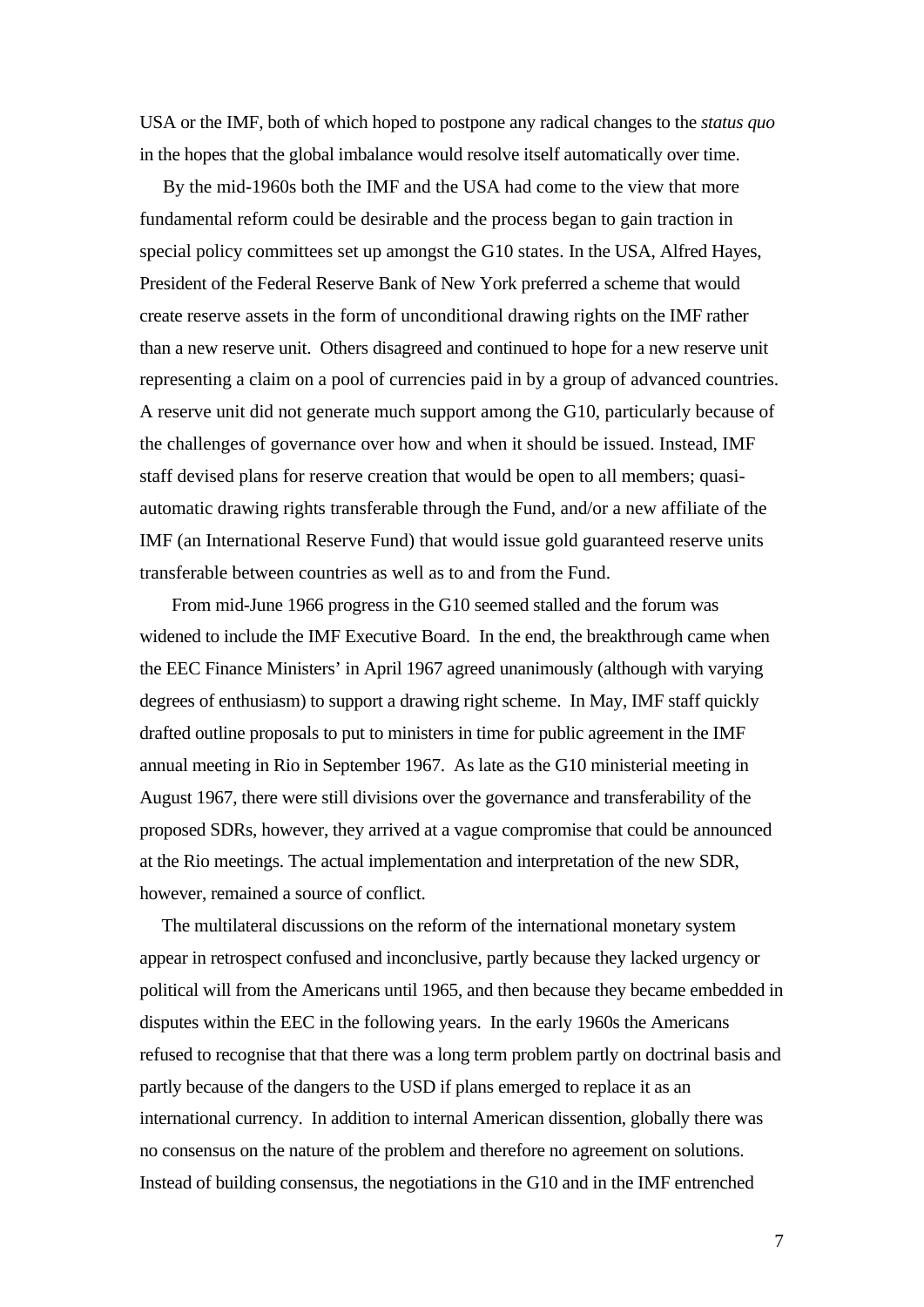divisions between developing economies, Europe and the USA. In the end, the SDR was a triumph of ambiguity over clarity of purpose in order to meet expectations that had been built up for an announcement at Rio in September 1967.

These year years of negotiations to seek a solution must be considered a failure since they did not prevent the gold anchor falling away in March 1968 or the pegged exchange rate system from crumbled in a series of crises between 1971 and 1973. The final compromise in the form of the SDR did not replace the use of national currencies as reserve assets, nor did it resolve the fundamental problem of the expansion of global USD reserves backed by a shrinking ratio of gold, nor did it redistribute the burden of adjustment. When the SDR was finally activated in 1969 transfers were limited to the need for balance of payments purposes and not to redistribute reserve portfolios to reduce exposure to the USD. After the first allocation of SDR9.3b in 1970-72, the US argued strongly that no continuous allocation should be made in the inflationary environment on the 1970s. However, the huge accumulation of USD reserves from 1970 and the devaluation of the dollar against both gold and other currencies from August to December 1971 renewed enthusiasm for reform. Again, the framework was the IMF and the G10 and then from 1972 the Committee of Twenty (Committee on Reform of the International Monetary System and Related Issues).

 Most proposals, as today, involved the extending the SDR through schemes to 'consolidate' reserve currency holdings by substituting them for SDRs. The US suggested a trigger to signal the accumulation of 'excessive' reserves that would require a country to reduce its surplus, but got little support. By early 1973 (before the oil crisis) the US was prepared to envisage a one-time conversion of a portion of existing USD claims into SDRs, which would shift their liability to an IMF Substitution Account rather than sundry national creditors, but they were wary of the financial obligations of exchange guarantee and interest burden. If the terms were too onerous, particularly considering the huge scale of the possible claims through the Stabilisation Account, the US would be unable to agree. If they were too generous, creditors would not participate. As today, without American support or at least acquiescence no arrangement to replace or supplement the USD would be possible.

 After two years of complex technical discussions the C20 submitted its report in June 1974. By this time the international context had been transformed by the advent of floating exchange rates, the development of the European monetary system, the explosion of the Eurodollar market and the global imbalance associated with the oil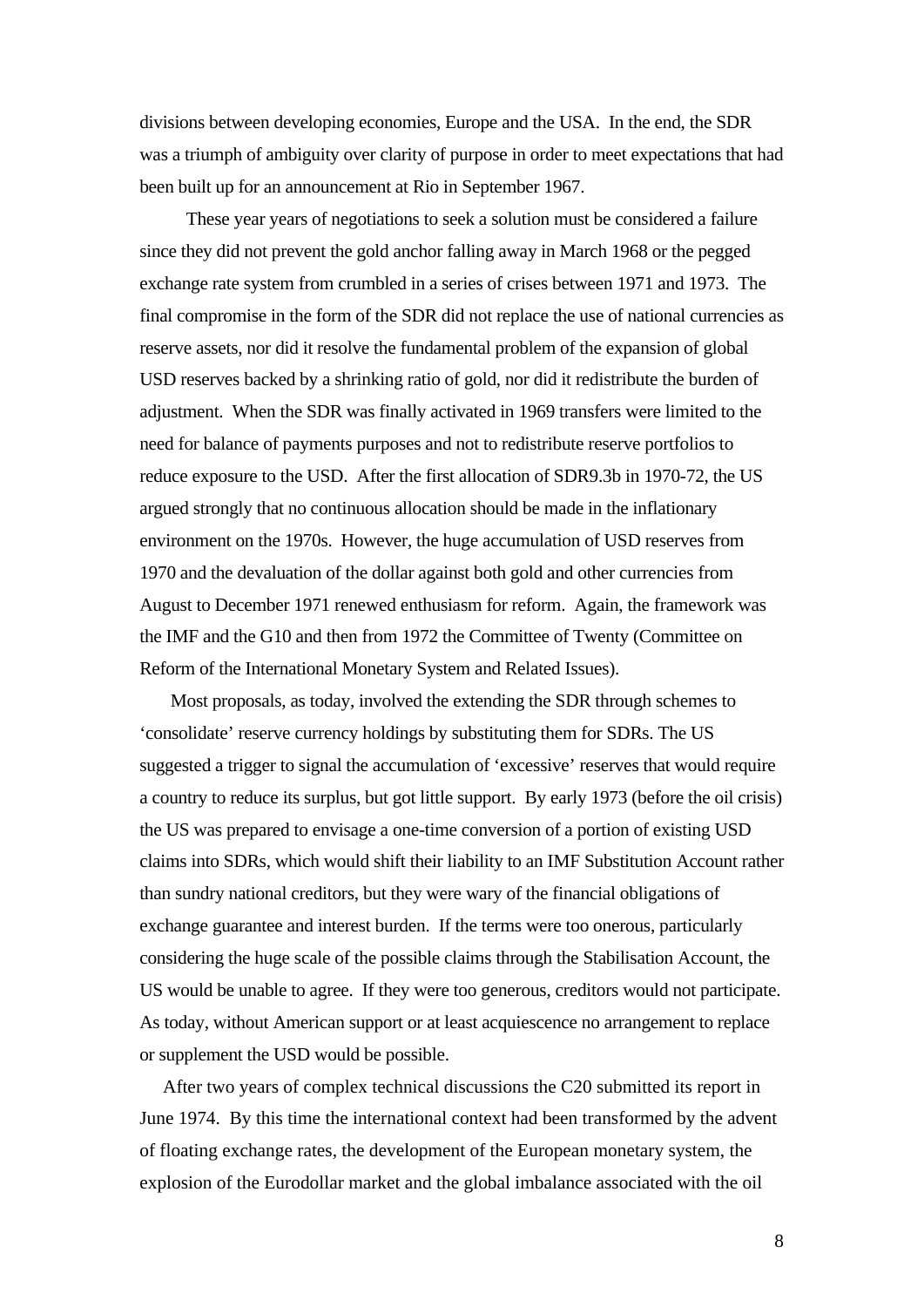crisis. These developments undermined collective interest in reforming the reserves system and the Committee's vague recommendations were not taken up. The C20 Report offered no agreed blueprint, but rather listed options; including a Stabilisation Account, changing the name of the SDR to promote its development as a reserve asset, relaxing the restrictions on its use and determining an appropriate yield to make it more attractive. The one tangible outcome was to change the valuation of the SDR to a weighted basket of currencies rather than gold. The records of its meetings show that the C20 was too large and unwieldy a forum to achieve constructive reform.

 Despite the failure to devise a blueprint for reform, the presentational attractions of a scheme to replace the USD as a reserve currency were strong, and the Interim Committee of the IMF pursued the idea of a Substitution Account from 1979. By April 1980 the IMF Executive Board had come to a tentative agreement to some principles: on a purely voluntary basis all members of the IMF might be allowed to deposit USD reserves (which would then be transferred to a special account at the US Treasury) in exchange for claims on a Substitution Account (SA) denominated in SDR. The SA would be operated as a trust administered by the IMF with an 'Assembly of Participants' who would manage and control it, although the voting rights and governance were controversial. The SDR claims on the SA would be freely transferable among participants and also to the private sector to develop a secondary market in SDR. If countries could not find partners to accept their SDR claims, they could be converted back to USD as a last resort, although having a 'two-way' exchange through the SA raised fresh obstacles, particularly for the USA, and might facilitate speculation. The maximum value of the SA in the first instance was set at SDR50 billion (41% of official claims on the US in 1980). The US Treasury would pay interest to the SA on its USD liabilities and the SA would in turn pay interest to holders of SDR claims. The rates of return were controversial, as was the burden of exchange risk for variations of the USD-SDR exchange rate. Any profits or losses could be shared between the USA and depositors and perhaps covered by part of the gold reserves of the IMF, but the balance of burden was not agreed. Developing countries also worried that the increase in SDRs through the SA would lead to a reduction of conventional SDR issues in the future. In the end, the plans were abandoned as the USD exchange rate strengthened.

 The failed discussions for reform reveal a range of obstacles to the use of the SDR as a primary reserve asset that persist today; the limits on transferability and liquidity,